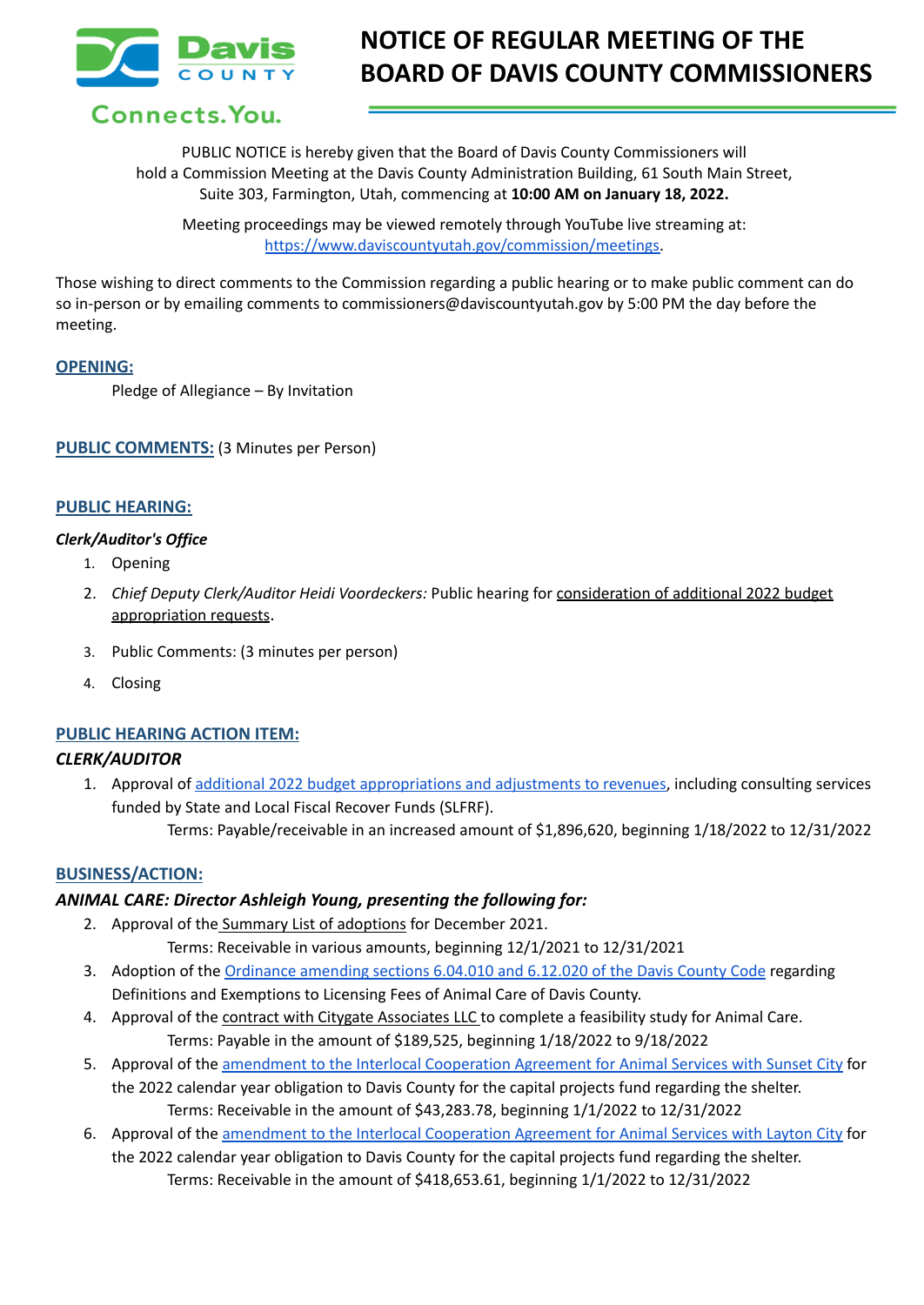- 7. Approval of the amendment to the Interlocal [Cooperation](https://drive.google.com/file/d/1ZORtTQ1mFlCdCYONbSzrVCen84UZ3t1i/view?usp=sharing) Agreement for Animal Services with Fruit Heights City for the 2022 calendar year obligation to Davis County for the capital projects fund regarding the shelter. Terms: Receivable in the amount of \$19,594.69, beginning 1/1/2022 to 12/31/2022
- 8. Approval of the amendment to the Interlocal [Cooperation](https://drive.google.com/file/d/1w56rPmAUf7d26_t1cD3pKHHVqzfdWgd9/view?usp=sharing) Agreement for Animal Services with Centerville City for the 2022 calendar year obligation to Davis County for the capital projects fund regarding the shelter. Terms: Receivable in the amount of \$54,835.87, beginning 1/1/2022 to 12/31/2022

## *ATTORNEY'S OFFICE: Attorney Brent Baggs, presenting the following for:*

9. Approval of the [Addendum](https://drive.google.com/file/d/1AkV_ys79uYyGZ_Lb4om41afDhmMO1xe_/view?usp=sharing) to the Quote from Cellebrite for cell phone processing software. Terms: Payable in the amount of \$4,300, beginning 1/18/2022 to 12/31/2022

## *COMMISSION OFFICE:*

## *Commissioner Randy Elliott, presenting the following for:*

10. Adoption of the [Resolution](https://drive.google.com/file/d/1qUwFULmflY3CvibDP9jPSGXeNLt05xSj/view?usp=sharing) to appoint Rick Earnshaw to the South Davis Recreation District Administrative Control Board.

Terms: Beginning 1/1/2022 to 12/31/2025

## *Clerk/Auditor Curtis Koch, presenting the following for:*

11. Approval of the letter of [engagement](https://drive.google.com/file/d/1U1IyyuiWVMtWDDjEPGrSCQLkkMOegcMe/view?usp=sharing) from Carver Florek & James, CPA's, LLC. summarizing the terms and outlining the audit parameters to take place for the year ended 2021. Term: Beginning March of 2022

## *COMMUNITY & ECONOMIC DEVELOPMENT: Director Kent Andersen, presenting the following for:*

- 12. Approval of the agreement with the Davis [Conservation](https://drive.google.com/file/d/1V_FSq3or9evYq12CIZt5JEPfnxGQsJSU/view?usp=sharing) District to use Building #1 at the Legacy Center for a business meeting free of charge.
	- Terms: Event date 1/20/2022
- 13. Approval of the [agreement](https://drive.google.com/file/d/1T4nkxLF2_sfvdB2SobvwtcsH1O4CGEkd/view?usp=sharing) with iWorQ Systems for software as a service for construction building permit application and approval processing. Terms: Payable in the amount of \$4,500 (annually), beginning 1/18/2022 to 1/18/2027

## *FACILITIES: Director Lane Rose, presenting the following for:*

- 14. Approval of the contract with Terracon [Consultants,](https://drive.google.com/file/d/1lhoAJjv17iq7jso11T7D1LIqdYycfI6D/view?usp=sharing) Inc. for geotechnical sampling and reporting services for the Davis Park driving range renovation.
	- Terms: Payable in the amount of \$4,905, beginning 1/18/2022 to 4/30/2022

## *HEALTH: Director Brian Hatch, presenting the following for:*

- 15. Approval of the amendment to the [Environmental](https://drive.google.com/file/d/1NBcTb2SEcwGchjZm0hvzY16I9Di2X9e1/view?usp=sharing) Policy and Improved Clinical Care Program (EPICC) Contract with the Utah [Department](https://drive.google.com/file/d/1NBcTb2SEcwGchjZm0hvzY16I9Di2X9e1/view?usp=sharing) of Health adjusting funding codes and including expanded authority from year three. Terms: Receivable (no change), beginning 9/30/2021
- 16. Approval of the Summary List of [contributions](https://drive.google.com/file/d/1RgrAtZWVMWaGkdDmSV4TGDeq2YUgxulH/view?usp=sharing) to the Health Department, Senior Services. Terms: 12/31/2021
- 17. Approval of the Memorandum Of [Understanding](https://drive.google.com/file/d/1KRN4CVCjM_NvWCFHMJa6iE5oilzv3Lrd/view?usp=sharing) (MOU) with the Davis School District for COVID prevention through portable High-Efficiency Particulate Air (HEPA) units that allow for improved air circulation. Terms: Payable in an amount up to \$1,796,934, beginning 1/18/2022 to 12/31/2022